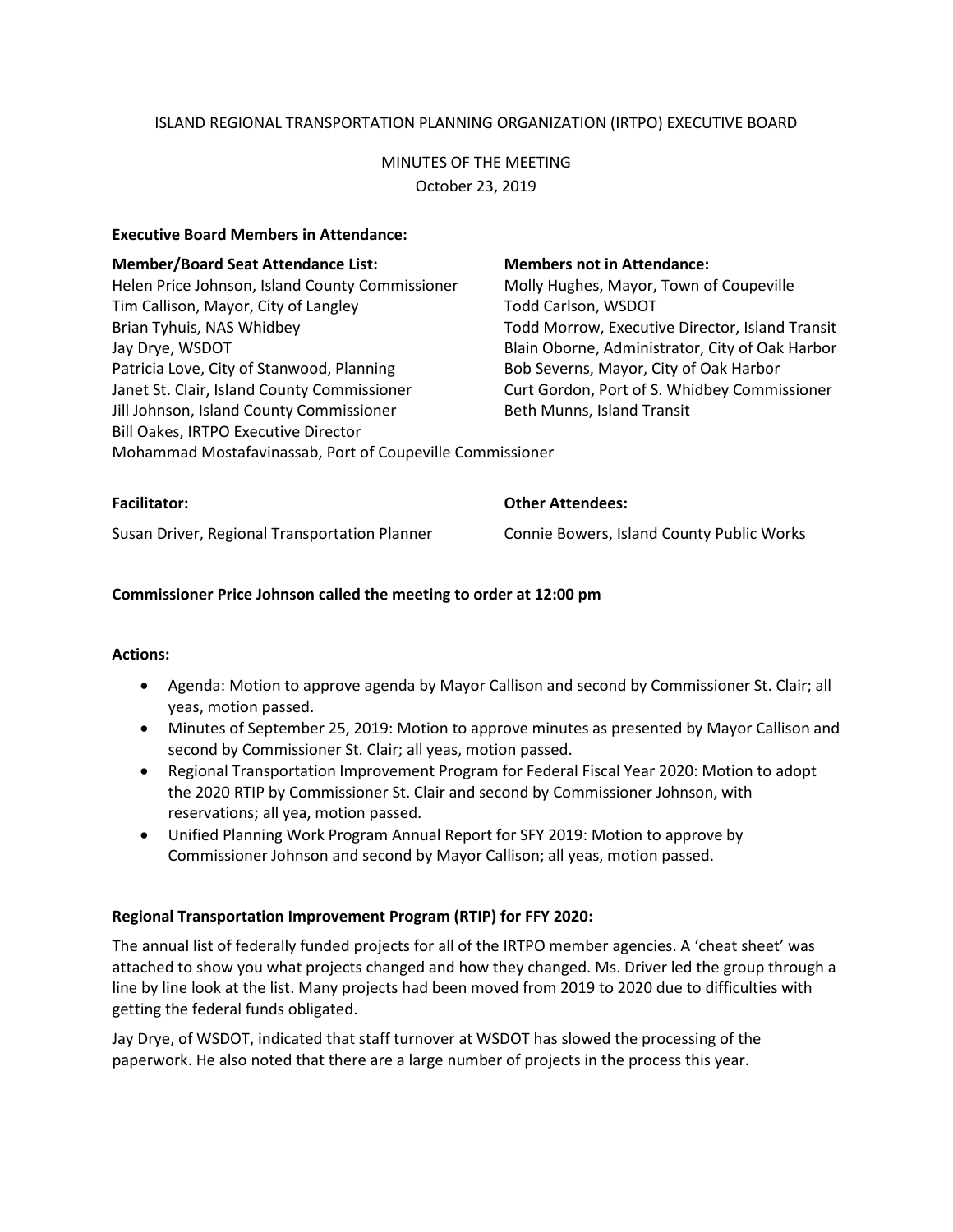Mr. Oakes noted that the Bos Lake project grant funds were returned because of high mitigation costs related to wetlands.

Commissioner Johnson stated a concern about the cost of the Goldie to Hoffman trail. She made it clear that she would not support the work on this trail if three million dollars for one mile is the actual cost of construction. Mr. Oakes agreed that it seemed a little high and stated that he would check into it further.

Mr. Oakes discussed the obligation of the three bicycle tour route projects and the paperwork challenges in demonstrating the public benefit of installing the signs with County staff, rather than contractors.

Ms. Driver noted that the Clinton to Ken's Corner trail project is not federally funded, but added to the list for tracking. It does not currently have construction funding.

Two County safety projects are still listed on the RTIP, but funding was returned for a third project. Mr. Oakes stated that addressing stormwater needs, primarily in right-of-way, drove the costs out of reasonableness. He indicated that he is thinking about scaling back and doing it in smaller pieces.

Mr. Oakes noted that the good news is that the IRTPO met the funding obligation target (maybe overobligated) for the year.

Commissioner St. Clair moved to adopt the 2020 RTIP, noting that we will continue to look at some of the costs. Commissioner Johnson seconded with the comment that the \$1M number on the Goldie to Hoffman Trail project is acceptable, but the \$3M is not. Mr. Oakes agreed that it seemed high and reiterated that he would check.

Commissioner Price Johnson called for the vote. All yeas; motion passed unanimously.

#### **Unified Planning Work Program Annual Report for SFY 2019:**

Ms. Driver indicated that this report was a bit of a challenge because all of the work was done before she got here. The report was due to WSDOT on September 30<sup>th</sup>, but she was granted an extension due to her unfamiliarity with the work. She asked that if there are any concerns with the report as written, please adopt with changes so we can get it in.

The most challenging piece was putting together the budget numbers. The funding numbers reported were generated with the assistance and coordination of the accounting department.

The text portions of the report reflect items that came out of the original plan; what was accomplished and when. Again, this is for State Fiscal Year 2019, which was July first through June 30<sup>th</sup>.

Commissioner Price Johnson interjected that this was really the group's first full year as an RTPO.

Ms. Driver stated that as an IRTPO, they checked all the boxes and did all of the things they were supposed to do.

Commissioner Johnson made a motion to approve the Annual Report for the IRTPO Unified Planning Work Program for State Fiscal Year 2019. Mayor Callison seconded.

Commissioner Price Johnson asked that the group take a moment to celebrate where they've come from and the work that they've done. These included bringing Stanwood on board, working with the North Sound Transportation Alliance, hosting the Transportation Commission, conversations with public health and other innovative, positive steps.

Commissioner Price Johnson called for the vote. All yeas; motion passed unanimously.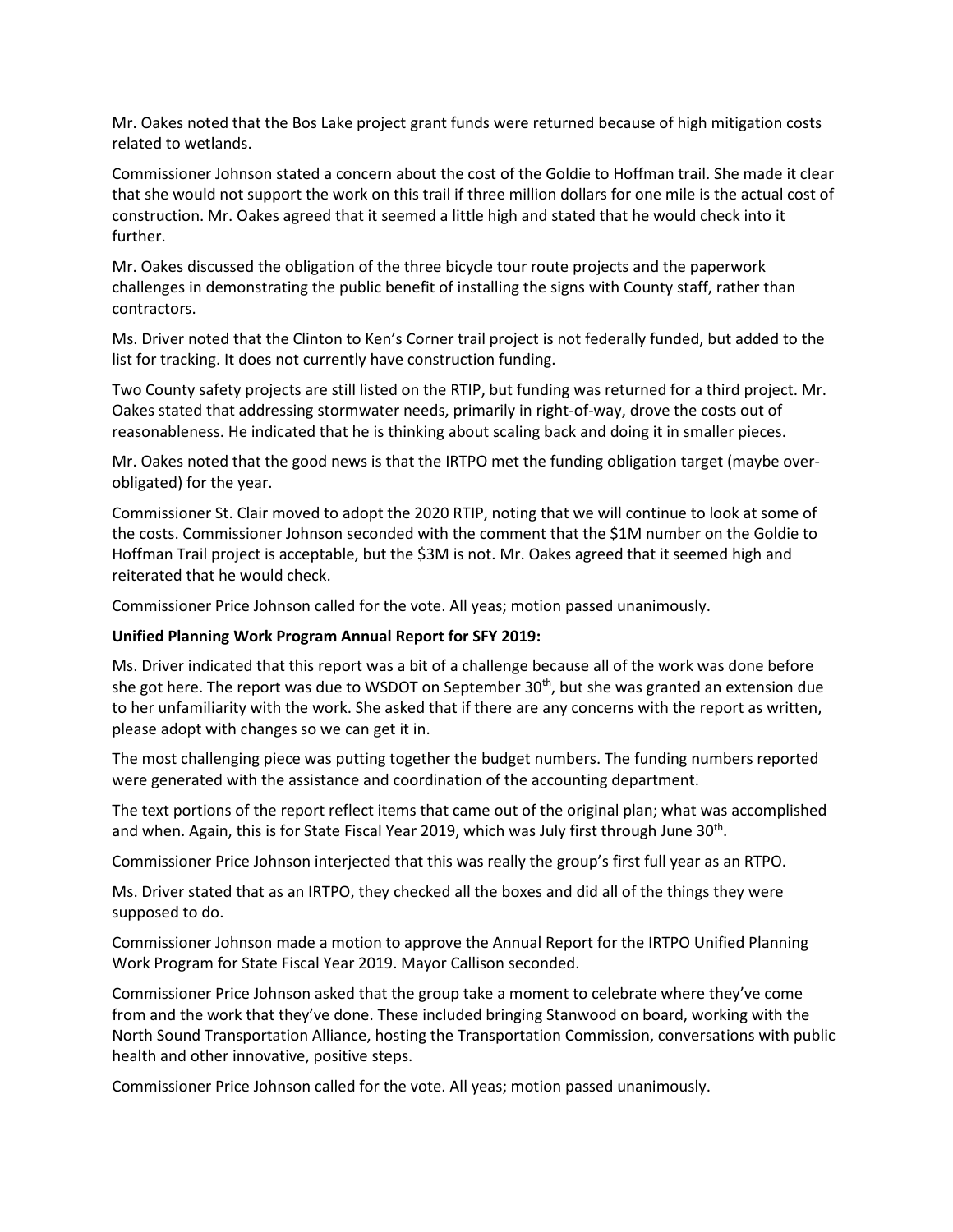#### **WSDOT Updates:**

Jay Drye stated that there were not a lot of active WSDOT projects going on in Island County except the Deception Pass Bridge project. They have finally started some of the blasting and painting work. Because it's a critical structure in a critical location, it's been a slow, intentional process to make sure things are done right. There is a very likely risk that the project will run long.

Commissioner Johnson stated frustration about the impacts during peak tourist season when nothing seemed to be getting done. Mr. Drye indicated that WSDOT was frustrated as well and that conversations between the agency and the contractor were ongoing.

Commissioner St. Clair noted that she lived on Mercer Island when the bridge sunk. She thanked WSDOT for taking care with the Deception Pass Bridge because she didn't want to have the route to work sink.

Other than just Island County, Mr. Drye said the big push for WSDOT right now was fish passage. Commissioner Price Johnson stated that Island County has done a prioritization of fish passage culverts and watersheds. She was very interested in making sure that the efforts are aligned.

#### **New Items:**

**Patricia Love of Stanwood** gave an update the 532 study. She reported that they had the kick-off meeting for the traffic study along 532 from Ovenell to 88<sup>th</sup>. The City met with WSDOT and Transpo Group. It's not a big contract, only \$10,000, but is intended to provide updated traffic information and modeling for different scenarios along that segment of the road.

Two interesting things came up. First, Stanwood asked if WSDOT could get some origin and destination information that would help when looking at different scenarios, just to see where people are going. Second WSDOT opened the door to Stanwood looking at the internal alignment of 532 instead of just beyond the curb. That provides an opportunity to look at more of a complete street, maybe even look at bike lanes and things where pavement already exists.

Traffic information is expected in 5-6 weeks. Hopefully by early December she will have more information to share with the IRTPO.

**Brian Tyhuis of NAS Whidbey** expressed gratitude for the Banta/Highway 20 project. He stated that it was a huge improvement for base personnel entering and exiting. Commissioner Price Johnson asked about the Island Transit route on the Navy base from housing. Mr. Tyhuis stated that it is increasing slowly but they are hoping for more. They had been trying to collaborate for a while and are hoping for more runs in the future.

**Commissioner Price Johnson** reported on the North Sound Transportation Alliance meeting that she attended, along with Ms. Driver. She shared information about the PSRC project to study Passenger-only Ferries, and that it will include all 12 Puget Sound counties, not just the four PSRC counties. The RFP is out now, and the project will be starting soon. She is grateful that PSRC is managing it, and also that they are including the other counties in the study.

Commissioner St. Clair asked about opportunities for aqua-bus between Whidbey and Camano. Commissioner Price Johnson noted that there are no public docks on Camano.

Commissioner Price Johnson went on to say that there an update on the Washington State Ferries longrange plan at the meeting, and the huge challenge for capital. There was some discussion about diverting traffic to passenger ferries, which are much less expensive to build and replace than vehicle ferries. Demand for ferries continues to increase.